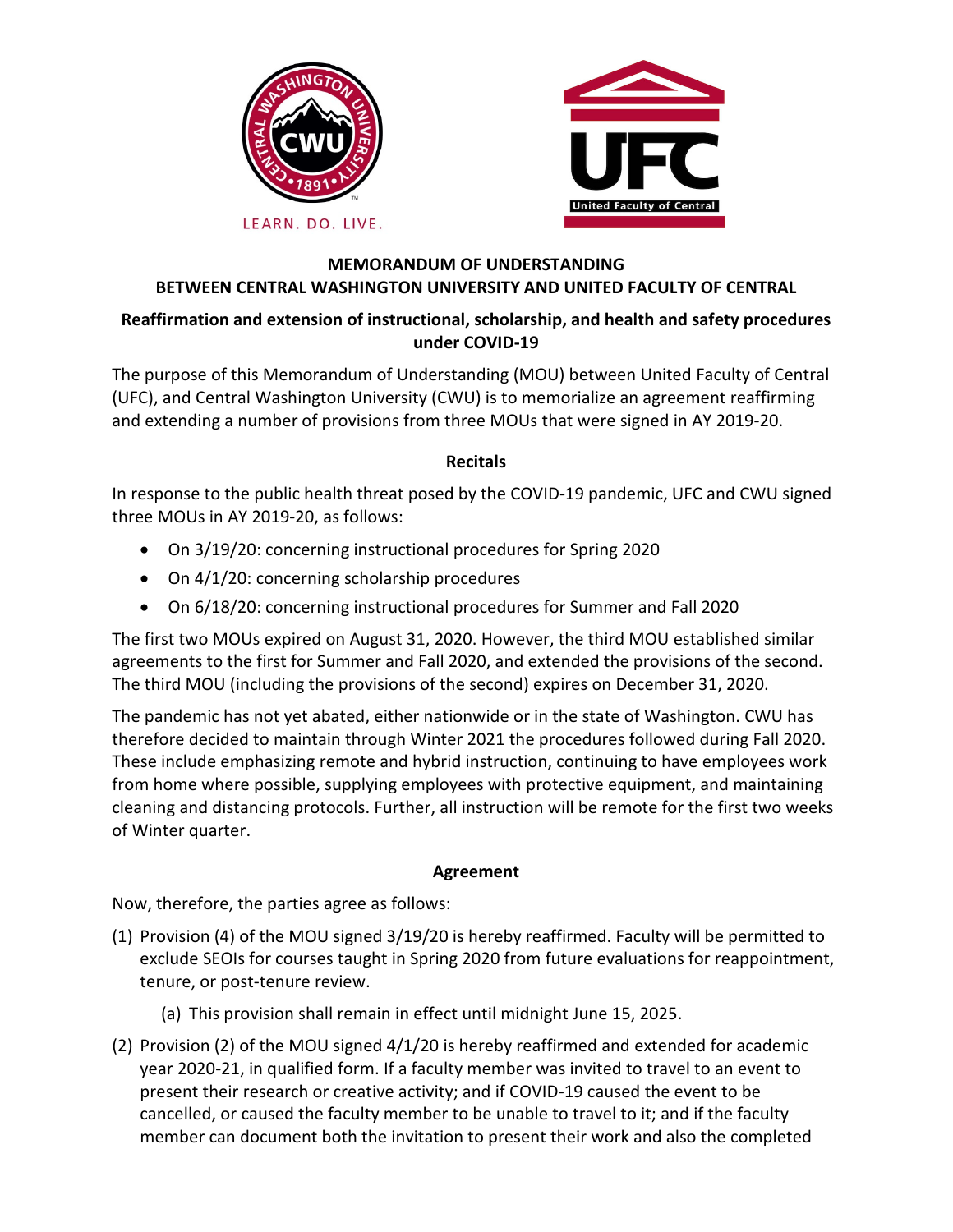work itself (i.e., not merely a proposal, abstract, or the like); then the faculty member shall receive full credit for the presentation in future reappointment, tenure, promotion, or posttenure reviews.

- (3) Provisions (3) and (4) of the MOU signed 4/1/20 are hereby reaffirmed and extended, with the qualifications detailed below. Any faculty member who wishes to take a one-year extension on their tenure review clock or post-tenure review clock may do so by informing the Provost's Office no later than June 15, 2021. For example, if the faculty member's next review is currently scheduled for AY 2021-22, it would be delayed until AY 2022-23; if currently scheduled for AY 2022-23, it would be delayed until AY 2023-24; and so on.
	- (a) If a faculty member who is already being reviewed in the current year (AY 2020-21) elects to take this COVID-19 review clock extension, their subsequent review will be delayed by one year. The extension cannot halt the current review process.
	- (b) Tenure-track faculty who request the COVID-19 extension will have the extra year added to the end of their tenure clock. Thus (assuming a 6-year clock), they will be evaluated as normal in their  $2^{nd}$ ,  $4^{th}$ , and  $6^{th}$  years; and in their  $1^{st}$ ,  $3^{rd}$ , or  $5^{th}$  years if required (per CBA 22.2.1); and will go up for mandatory tenure in their  $7<sup>th</sup>$  year.
	- (c) Tenured faculty may request the COVID-19 extension only for their regularly scheduled post-tenure review clock. Tenured faculty being re-evaluated as a result of a continued with reservations evaluation (CBA 22.2.3(b)) are not eligible for an extension of the re-evaluation.
	- (d) The COVID-19 extension is strictly one year only. Faculty who have already been granted the extension are not eligible for a further extension.
	- (e) Faculty who have already been granted a one-year extension for parenting leave, sabbatical leave, or another reason, should consult with the Provost's Office to determine whether they are eligible for this COVID-19 extension.
	- (f) Once a COVID-19 extension has been requested and approved, a faculty member cannot revert back to their initial tenure review or post-tenure review clock. Tenuretrack faculty who have requested and had approved an extension may still be eligible to apply for early tenure in accordance with the CBA.
- (4) Provisions (2), (3), (4), (5), (6), (7), (8), and (10) of the MOU signed 6/18/20—concerning health and safety procedures to limit the COVID-19 exposure of faculty—are hereby extended through the Winter and Spring 2021 quarters.
- (5) Provision (9) of the MOU signed 6/18/20 is hereby reaffirmed and extended to include the Winter 2021 quarter, with certain qualifications. Under the conditions listed below, for future evaluations for reappointment, tenure, or post-tenure review, SEOI data collected from online classes in Summer 2020, Fall 2020, and Winter 2021 will be used only formatively (i.e., to identify strengths and weaknesses and to aid instructional development) and not summatively (i.e., as a decisive evaluation of instructional quality). Specifically, SEOI data from online classes in those three quarters will not be used to justify non-retaining a faculty member, denying them promotion, or continuing them with reservations, provided that one or both of the following two criteria are met:
	- (a) the faculty member has continued to demonstrate improvement in their teaching effectiveness through the above-named quarters;